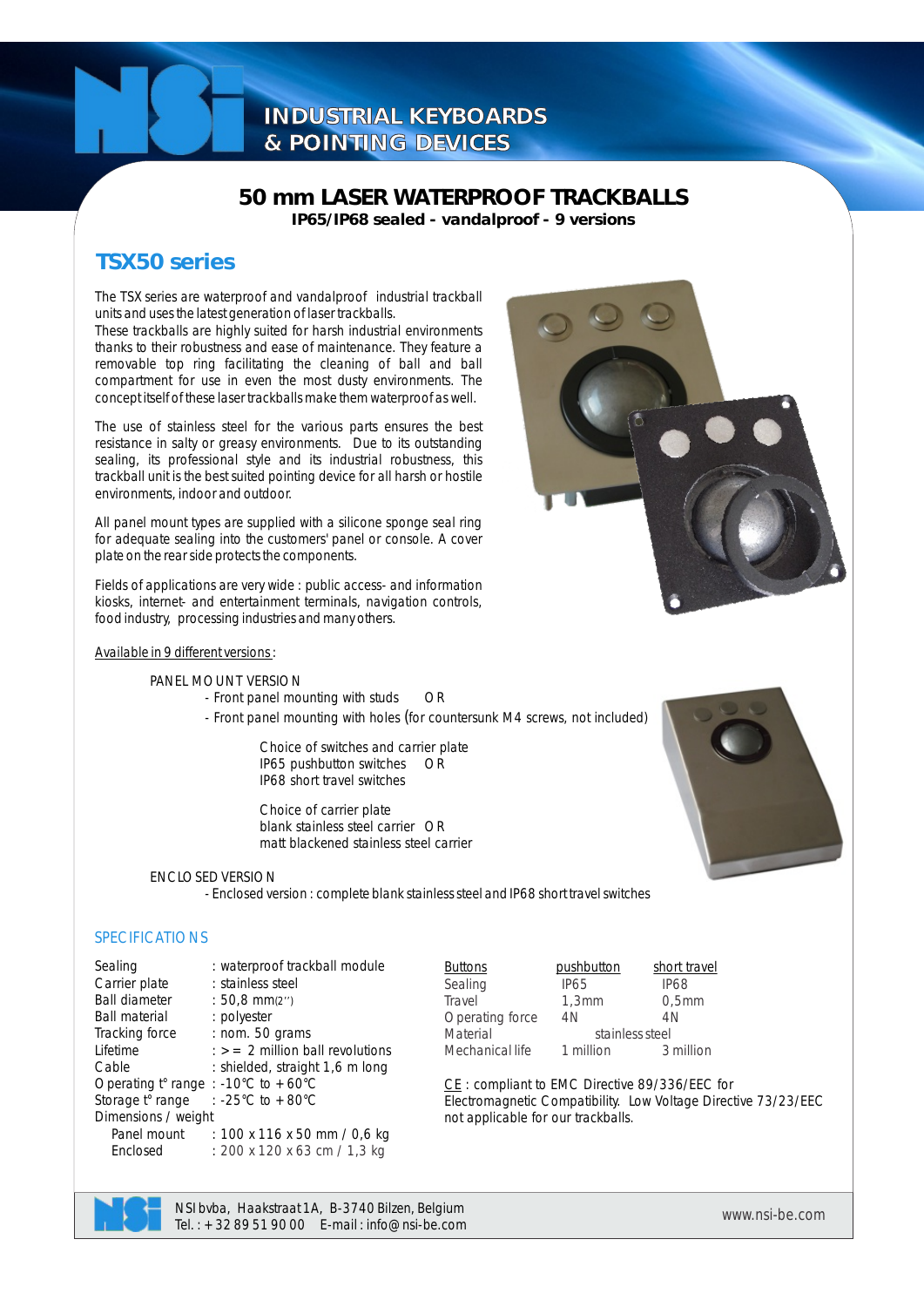## **50 mm LASER VANDALPROOF TRACKBALLS IP68 waterproof - 9 versions**

### **CONNECTIVITY**

These combo USB & PS/2 trackball units have a 1,6 meter long shielded straight cable ended by a USB type A plug. An adaptor to PS/2 is added. No special device driver is needed, use standard available drivers of your operating system.

\* Due to the increasing differences of the PS/2 mouse port specifications of the various PC manufacturers, we do recommend that this unit should be tested on the final PC configuration and operating system prior to installing it in series.

### ORDER INFO

| Front panel mount with studs | IP65 pushbutton switches | IP68 short travel switches |  |  |
|------------------------------|--------------------------|----------------------------|--|--|
| Blank carrier                | <b>TSX50F2</b>           | <b>TSX50F8</b>             |  |  |
| Matt blackened carrier       | <b>TSX50F2-BT1</b>       | <b>TSX50F8-BT1</b>         |  |  |
|                              |                          |                            |  |  |
| Front panel mount with holes | IP65 pushbutton switches | IP68 short travel switches |  |  |
| <b>Blank carrier</b>         | <b>TSX50N2</b>           | <b>TSX50N8</b>             |  |  |
| Matt blackened carrier       | <b>TSX50N2-BT1</b>       | <b>TSX50N8-BT1</b>         |  |  |
|                              |                          |                            |  |  |
| Enclosed                     | IP65 pushbutton switches | IP68 short travel switches |  |  |
| <b>Blank carrier</b>         |                          | <b>TSX50S8</b>             |  |  |

Output : USB & PS/2 Combo



NSI bvba, Haakstraat 1A, B-3740 Bilzen, Belgium Tel. : +32 89 51 90 00 E-mail : info@nsi-be.com *www.nsi-be.com*